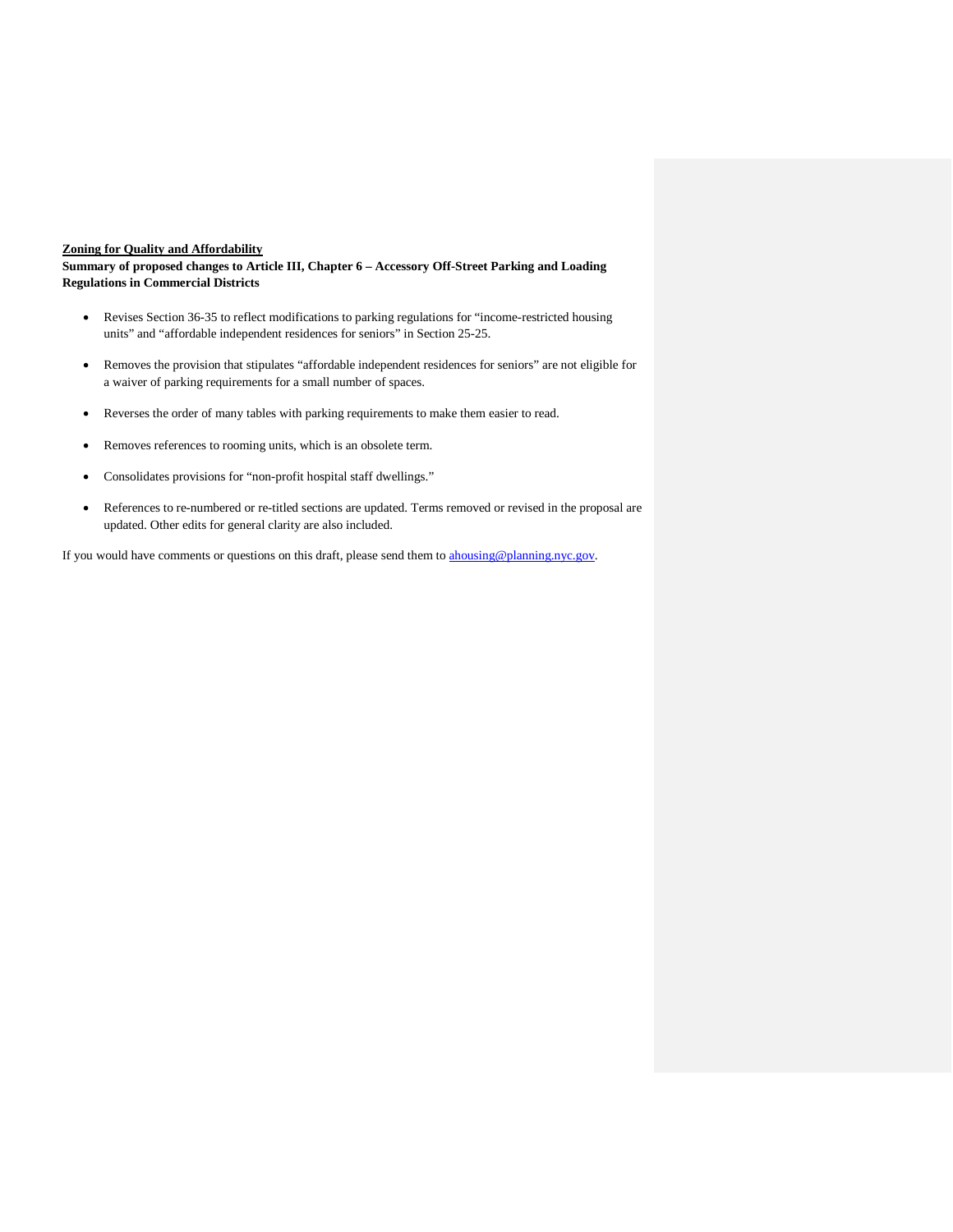Matter in underline is new, to be added; Matter in strikeout is to be deleted; Matter within  $#$  # is defined in Section 12-10; \* \* \* indicates where unchanged text appears in the Zoning Resolution

#### **Article III - Commercial District Regulations**

**Chapter 6 Accessory Off-Street Parking and Loading Regulations**

\* \* \* **36-00 GENERAL PURPOSES AND DEFINITIONS**

Off-Street Parking Regulations

**36-02 Applicability of District Regulations**

#### **36-021**

**Applicability of regulation to non-profit hospital staff dwellings**

Except as modified in Sections 36-313 (Application of requirements to non-profit hospital staff dwellings in C1 or C2 Districts with bulk governed by surrounding Residence District) or 36-314 (Application of requirements to non-profit hospital staff dwellings in other Commercial Districts), the district regulations applicable to #residences#, as set forth in this Chapter, shall apply to #non-profit hospital staff dwellings#, and the district regulations applicable to #community facility uses#, as set forth in this Chapter, shall not apply to such #use#. Except as modified in Section 36-314, the regulations of this Chapter applicable to #residences# in C4-2 Districts shall apply to #non-profit hospital staff dwellings# in C8 Districts. In all districts, the regulations of this Chapter applicable to #community facility uses# shall not apply to #non-profit hospital staff dwellings#. In lieu thereof, the regulations applicable to #residences# shall apply, as follows:

\* \* \*

\* \* \*

- (a) the regulations of a C4-1 District shall apply to #non-profit hospital staff dwellings# located in C1 or C2 Districts mapped within R1, R2 and R3 Districts, and to C3 Districts;
- (b) the regulations of a C4-2 District shall apply to #non-profit hospital staff dwellings# located in C1 or C2 Districts mapped within R4 and R5 Districts, and to C4-1 and C8-1 Districts; and

**Commented [DCP1]:** Consolidating applicable requirements for non-profit hospital staff dwellings from Sections 36-313 and 36-314 to make requirements easier to find.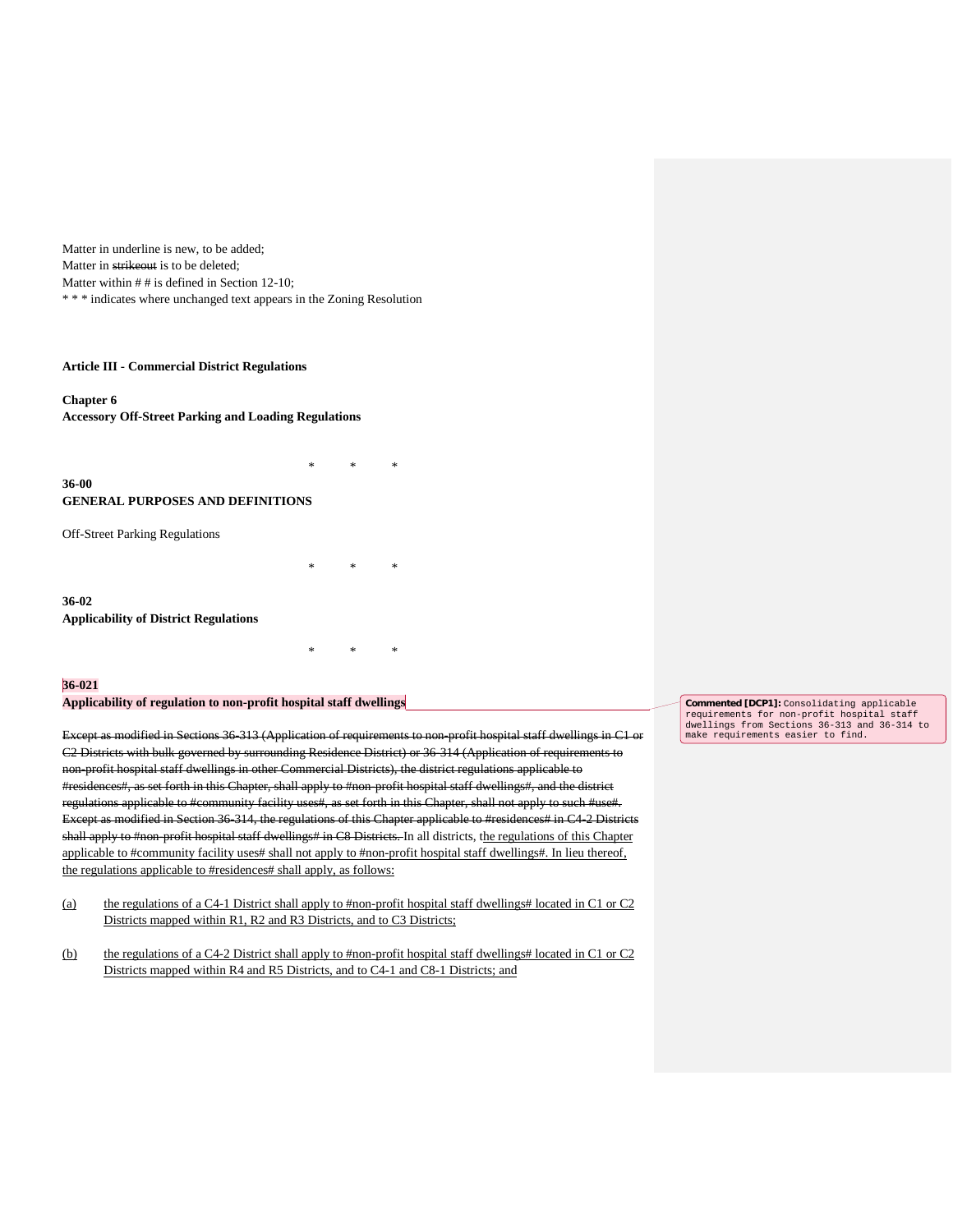(c) the regulations of a C4-7 District shall apply to #non-profit hospital staff dwellings# located in C1 or C2 Districts mapped within R6 through R10 Districts, and to C1-6, C1-7, C1-8, C1-9, C2-6, C2-7, C2-8, C4- 2, C4-3, C4-4, C4-5, C4-6, C4-7, C5, C6, C8-2, C8-3, and C8-4 Districts.

\* \* \*

## **36-026 Applicability of regulations to Quality Housing**

On any #zoning lot# containing a #Quality Housing building#, all #accessory# off-street parking spaces shall comply with the provisions of Section  $\frac{28-50}{28-40}$  (PARKING FOR QUALITY HOUSING), inclusive.

\* \* \*

**36-20 REQUIRED ACCESSORY OFF-STREET PARKING SPACES FOR COMMERCIAL OR COMMUNITY FACILITY USES**

**36-21 General Provisions**

## C1 C2 C3 C4 C5 C6 C7 C8

In all districts, as indicated, #accessory# off-street parking spaces, open or enclosed, shall be provided in conformity with the requirements set forth in the table in this Section for all #developments# after December 15, 1961, for the #commercial# or #community facility uses# listed in the table. If an #enlargement# results in a net increase in the #floor area# or other applicable unit of measurement specified in the table, the same requirements set forth in the table shall apply to such net increase in the #floor area# or other specified unit of measurement. In addition, all other applicable requirements of this Chapter shall apply as a condition precedent to the #use# of such #development# or #enlargement#.

\* \* \*

REQUIRED OFF-STREET PARKING SPACES FOR COMMERCIAL OR COMMUNITY FACILITY USES

**Commented [DCP2]:** Updating cross reference to reflect reorganization in Article II, Chapter 8.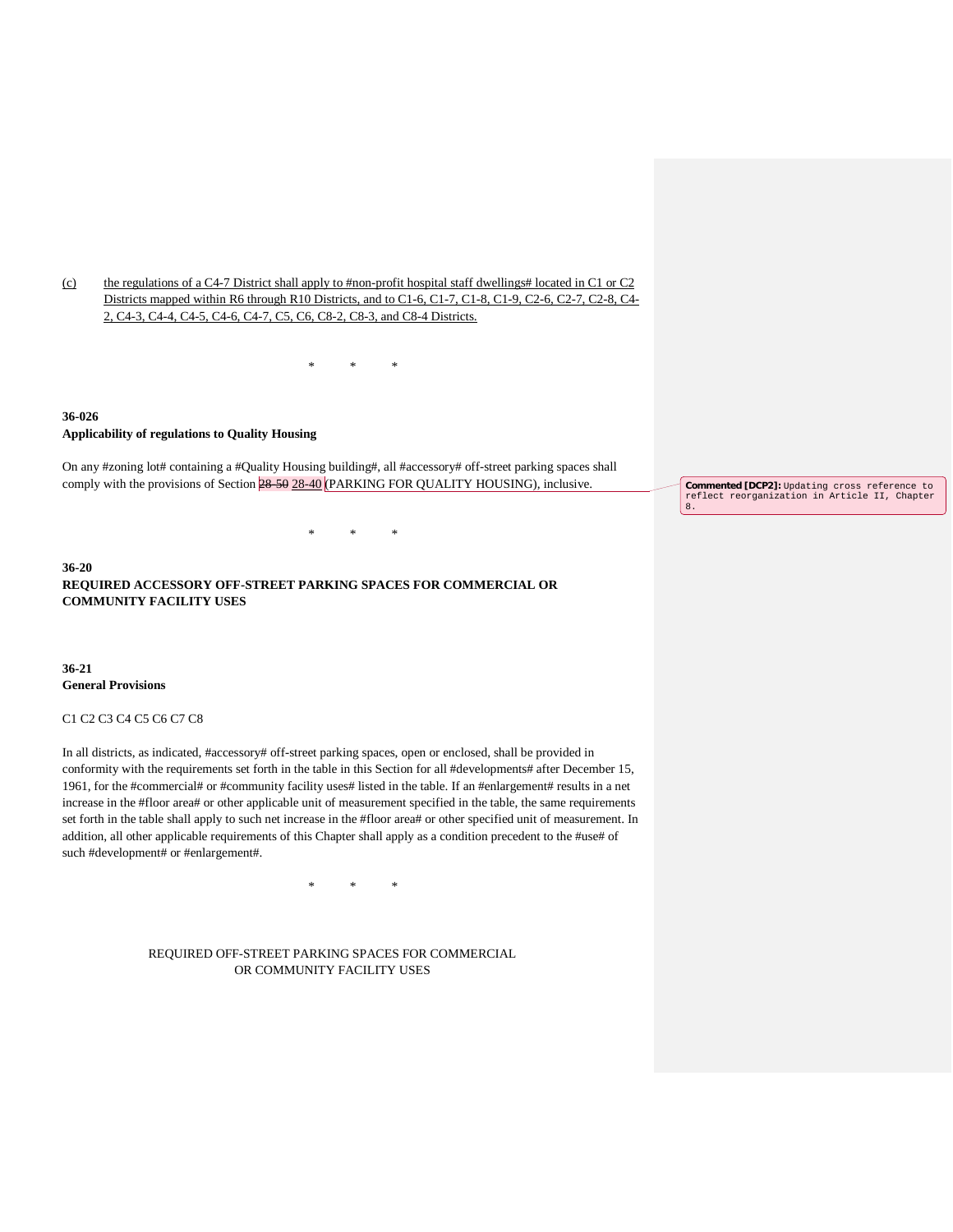Type of #Use#

Parking Spaces Required in Relation to Specified Unit of Measurement - Districts \_\_\_\_\_\_\_\_\_\_\_\_\_\_\_\_\_\_\_\_\_\_\_\_\_\_\_\_\_\_\_\_\_\_\_\_\_\_\_\_\_\_\_\_\_\_\_\_\_\_\_\_\_\_\_\_\_\_\_\_\_\_\_\_\_ \* \* \*

## FOR COMMUNITY FACILITY USES

\* \* \*

Philanthropic or non-profit institutions with sleeping accommodations; #long-term care facilities# all types of nursing homes or sanitariums

None required - C1-4 C1-5 C1-6 C1-7 C1-8 C1-9 C2-4 C2-5 C2-6 C2-7 C2-8 C4-4 C4-5 C4-6 C4-7 C5 C6

1 per 10 beds - C1-1 C1-2 C2-1 C2-2 C3 C4-1 C4-2

1 per 20 beds - C1-3 C2-3 C4-2A C4-3

**36-23**

**Waiver of Requirements for Spaces below Minimum Number**

\* \* \*

\* \* \*

**36-231 In districts with high, medium, or low parking requirements**

C1-1 C1-2 C1-3 C2-1 C2-2 C2-3 C3 C4-1 C4-2 C4-3 C7 C8-1 C8-2

In the districts indicated, except for the #uses# listed in Section 36-233 (Exceptions to application of waiver provisions), and except as otherwise provided in Section 36-27 (Waiver for Certain Small Zoning Lots), the parking requirements set forth in Sections 36-21 (General Provisions) or 36-22 (Special Provisions for a Single Zoning Lot with Uses Subject to Different Parking Requirements) shall not apply to #commercial uses# in parking requirement category A, B, B1, C, D, E, or H, or to permitted #community facility uses#, if the total

**Commented [DCP3]:** Updating terms.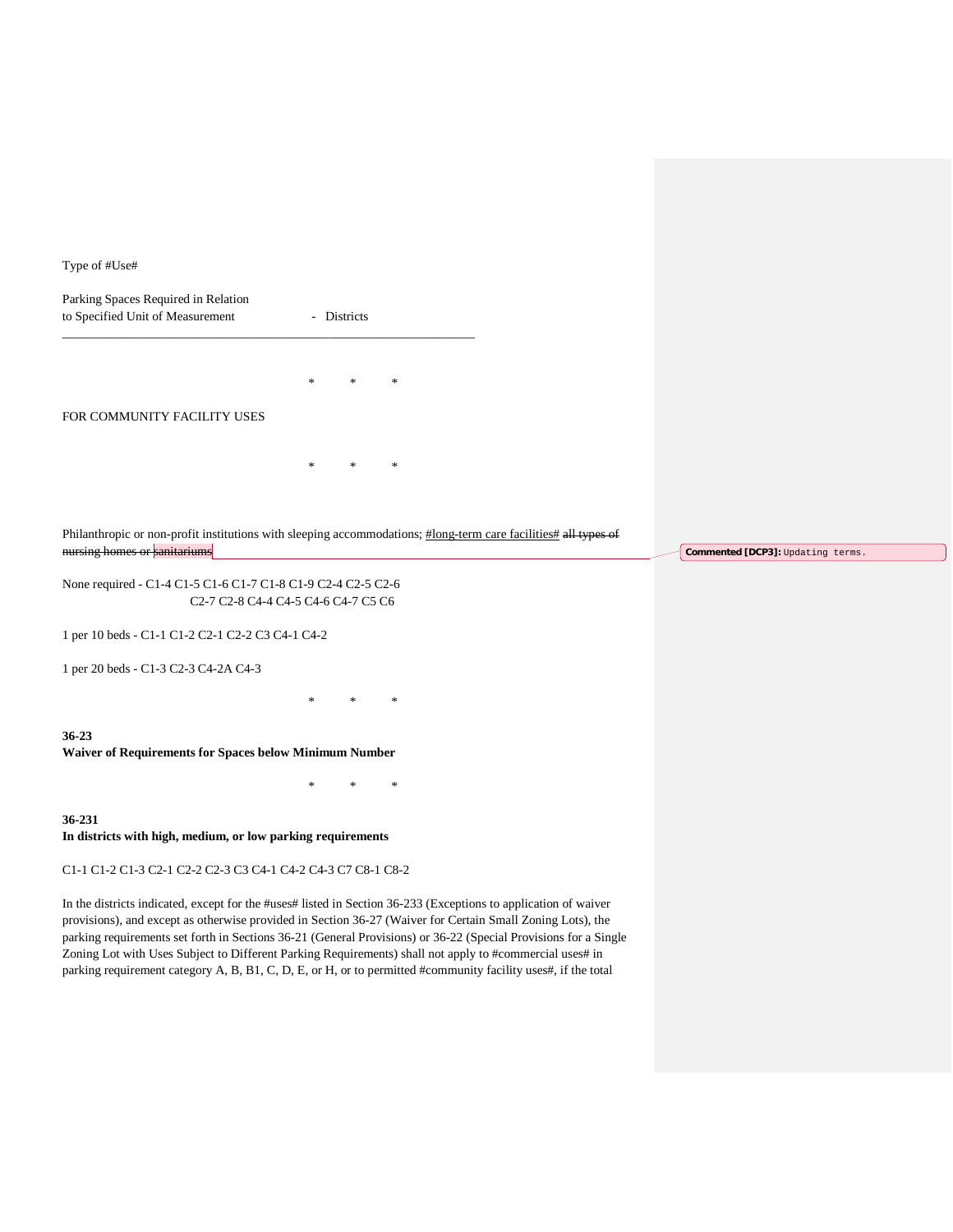number of #accessory# off-street parking spaces required for all such #uses# on the #zoning lot# is less than the number of spaces set forth in the following table:

**Commented [DCP4]:** Reversing order of table for greater clarity.

| Number of Spaces             | Districts                                                                                            |
|------------------------------|------------------------------------------------------------------------------------------------------|
| 40                           | C <sub>1</sub> + C <sub>2</sub> + C <sub>3</sub> C <sub>4</sub> +                                    |
| 15                           | C <sub>1</sub> 2 C <sub>2</sub> 2 C <sub>4</sub> 2 C <sub>8</sub> 1                                  |
| 25                           | C <sub>1</sub> 3 C <sub>2</sub> 3 C <sub>4</sub> 2A C <sub>4</sub> 3 C <sub>7</sub> C <sub>8</sub> 2 |
|                              |                                                                                                      |
| Districts                    | Number of Spaces                                                                                     |
| C1-1 C2-1 C3 C4-1            | 10                                                                                                   |
| C1-2 C2-2 C4-2 C8-1          | 15                                                                                                   |
| C1-3 C2-3 C4-2A C4-3 C7 C8-2 | 25                                                                                                   |

\* \* \*

**36-30 REQUIRED ACCESSORY OFF-STREET PARKING SPACES FOR RESIDENCES WHEN PERMITTED IN COMMERCIAL DISTRICTS**

**36-31 General Provisions**

C1 C2 C3 C4 C5 C6

In all districts, as indicated, #accessory# off-street parking spaces, open or enclosed, shall be provided for all #dwelling units# or #rooming units# created constructed after December 15, 1961, in accordance with the provisions of the following Sections and the other applicable provisions of this Chapter, as a condition precedent to the #use# of such #dwelling unit# or #rooming unit#: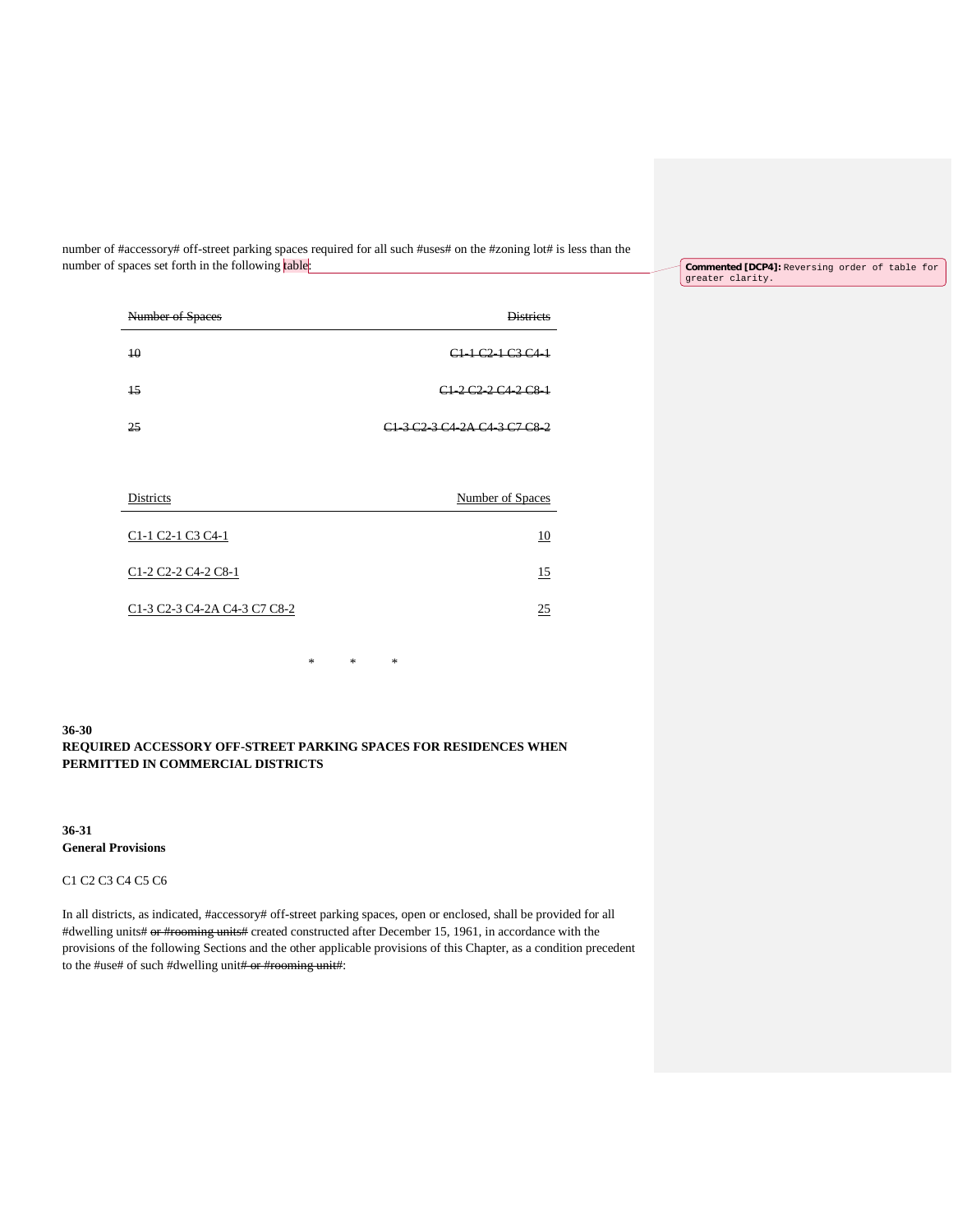| Section 36-32 | (Requirements Where Individual Parking Facilities Are Provided)                                                                                                               |                                             |
|---------------|-------------------------------------------------------------------------------------------------------------------------------------------------------------------------------|---------------------------------------------|
| Section 36-33 | (Requirements Where Group Parking Facilities Are Provided)                                                                                                                    |                                             |
| Section 36-34 | (Modification of Requirements for Small Zoning Lots)                                                                                                                          |                                             |
| Section 36-35 | (Modification of Requirements for Income-Restricted Housing Units or<br>Affordable Independent Residences for Seniors Public Housing or Non-profit<br>Residences for Elderly) | Commented [DCP5]: Updating cross reference. |
| Section 36-37 | (Special Provisions for a Single Zoning Lot with Uses Subject to Different<br>Parking Requirements)                                                                           |                                             |
| Section 36-39 | (Special Provisions for Zoning Lots Divided by District Boundaries)                                                                                                           |                                             |
|               | dwelling units# or #rooming units# constructed pursuant to the zoning regulations in effect after July 20                                                                     |                                             |

For #dwelling units# or #rooming units# constructed pursuant to the zoning regulations in effect after July 20, 1950, and prior to December 15, 1961, off-street parking spaces #accessory# to such #dwelling units# or #rooming units# cannot be removed if such spaces were required by such zoning regulations, unless such spaces would not be required pursuant to the applicable zoning regulations currently in effect.

For the purposes of these Sections, three #rooming units# shall be considered the equivalent of one #dwelling unit#.

#### **36-311 Application of requirements to conversions in C1 or C2 Districts**

### C1 C2

- (a) In the districts indicated, where such districts are mapped within R1, R2, R3, R4, R5, R6 or R7 Districts, except R7-2 Districts, the requirements of Section 36-31 (General Provisions) shall not apply to the additional #dwelling units# or #rooming units# created by #conversions# on #zoning lots# with less than 5,000 square feet of #lot area#.
- (b) In the districts indicated, where such districts are mapped within R7-2, R8, R9 or R10 Districts, the requirements of Section 36-31 shall not apply to the additional #dwelling units# or #rooming units# created by #conversions# on #zoning lots# of any size.

### **Commented [DCP7]:** Removing obsolete term.

**Commented [DCP6]:** Removing obsolete term.

# **36-312 Application of requirements to conversions in C3, C4, C5 and C6 Districts**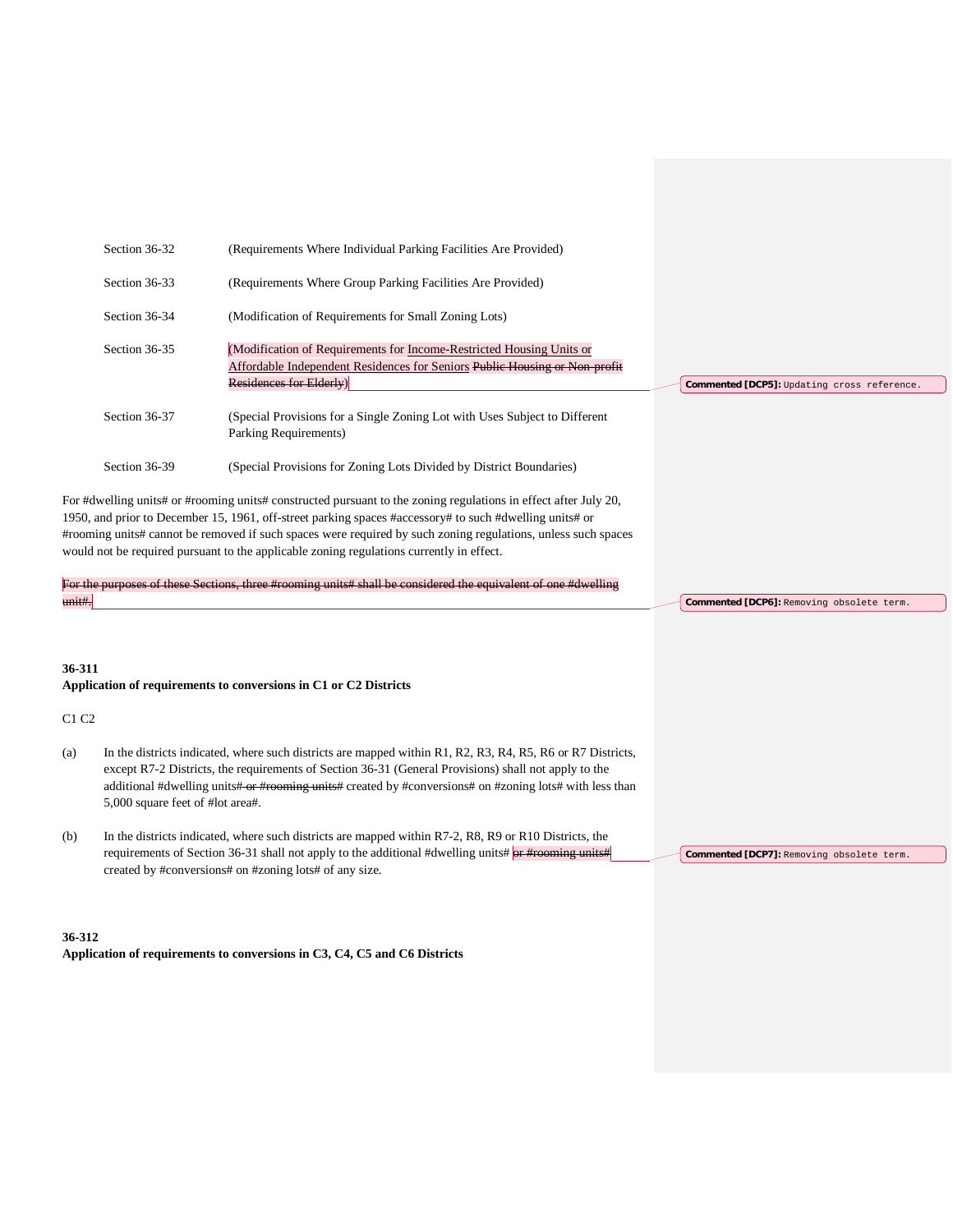#### C3 C4-1 C4-2 C4-3

(a) In the districts indicated, the requirements of Section 36-31 (General Provisions) shall not apply to the additional #dwelling units# or #rooming units# created by #conversions# on #zoning lots# with less than 5,000 square feet of #lot area#.

#### C4-4 C4-5 C4-6 C4-7 C5 C6

(b) In the districts indicated, no #accessory# off-street parking is required for additional #dwelling units# $\frac{1}{e^x}$ #rooming units# created by #conversion# within #buildings# existing prior to December 15, 1961

#### **36-313**

|                                                                          | Application of requirements to non-profit hospital staff dwellings in C1 or C2 Districts with bull governed<br>лгррисанон от гедин сиклиз го нон-ргонг позраагзаан аменицз нг Ст от Ст Districts мин винг сотенен |
|--------------------------------------------------------------------------|-------------------------------------------------------------------------------------------------------------------------------------------------------------------------------------------------------------------|
| hy currounding Docidance Dictricte<br>by surrounding residence Districts |                                                                                                                                                                                                                   |

C1-1 C1-2 C1-3 C1-4 C1-5 C2-1 C2-2 C2-3 C2-4 C2-5

In the districts indicated, the regulations of Sections 36-31 to 36-39, inclusive, relating to Required Accessory Off-Street Parking Spaces for Residences When Permitted in Commercial Districts, shall apply as set forth in this Section to #non-profit hospital staff dwellings#. The district regulations of these Sections applicable to #nonprofit hospital staff dwellings# are determined by the #Residence District# within which such #Commercial Districts# are mapped in accordance with the following table, and are the same as the regulations applicable to dences# in the districts indicated in the right-hand column of the table.

> DISTRICT REGULATIONS APPLICABLE TO NON-PROFIT HOSPITAL STAFF DWELLINGS

| or C <sub>2</sub> District is Mapped                                     | District Whose Regulations are Applicable |
|--------------------------------------------------------------------------|-------------------------------------------|
| R1 R2 R3                                                                 | C4 1                                      |
| <b>R4 R5</b>                                                             | $C4-2$                                    |
| $D$ $6$ $D$ $7$ $D$ $Q$ $D$ $Q$ $D$ $1$ $0$<br><del>ro r/ ro ry ru</del> |                                           |

## **36-314**

**Application of requirements to non-profit hospital staff dwellings in other Commercial Districts**

**Commented [DCP10]:** Relocating requirements to 36-021 for greater clarity and accessibility.

**Commented [DCP8]:** Removing obsolete term.

**Commented [DCP9]:** Relocating requirements to 36-021 for greater clarity and accessibility.

C1-6 C1-7 C1-8 C1-9 C2-6 C2-7 C2-8 C3 C4 C5 C6 C8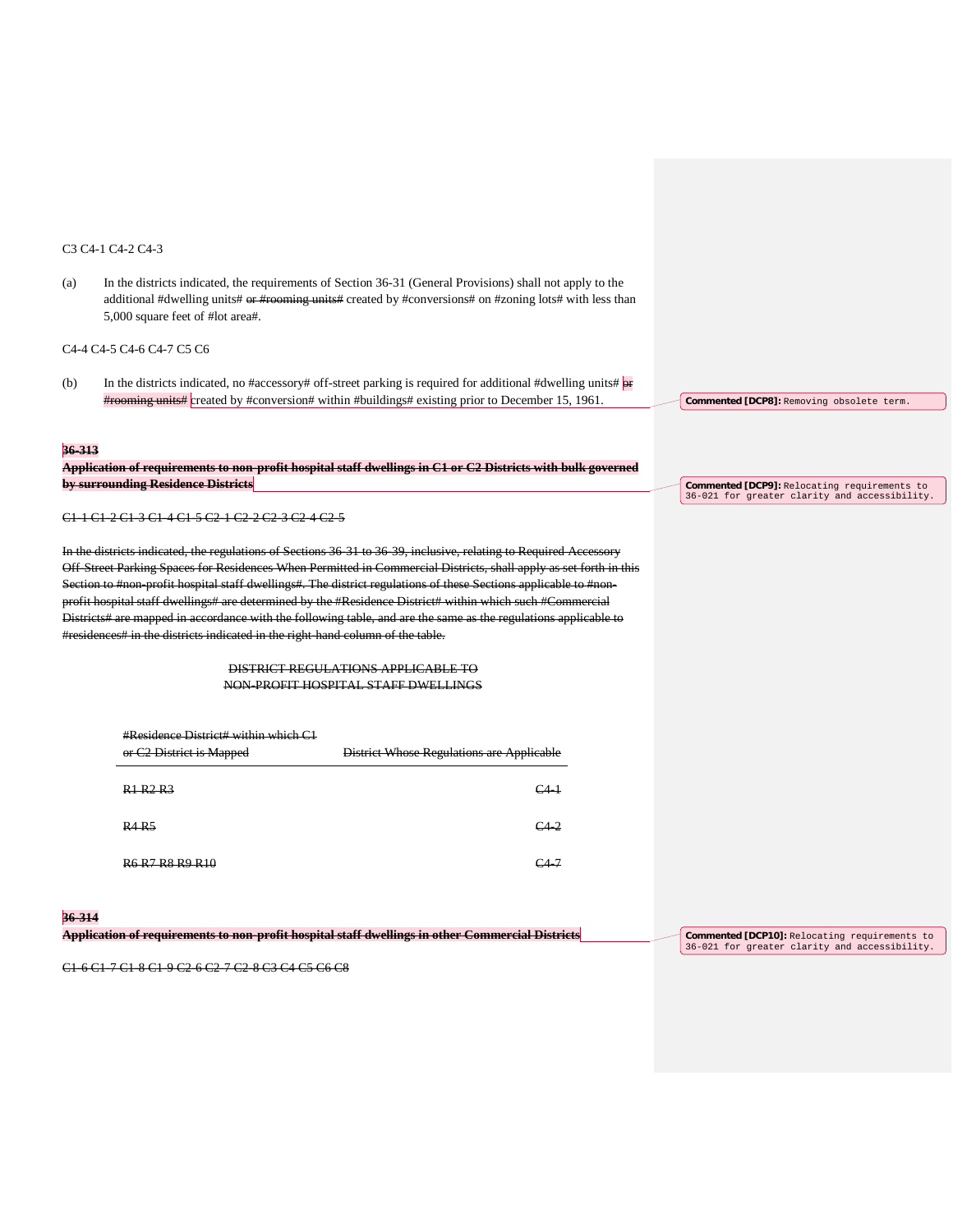In the districts indicated, the regulations of Section 36-31 to 36-39, inclusive, relating to Required Accessory Off-Street Parking Spaces for Residences When Permitted in Commercial Districts, shall apply as set forth in this Section to #non-profit hospital staff dwellings#. The district regulations of these Sections applicable to #nonprofit hospital staff dwellings# are determined in accordance with the following table, and are the same as the regulations applicable to #residences# in the districts indicated in the table.

| <b>Districts</b>                                                                                                                                                                                                                                                                                              | Districts Whose<br><b>Regulations Are Applicable</b> |
|---------------------------------------------------------------------------------------------------------------------------------------------------------------------------------------------------------------------------------------------------------------------------------------------------------------|------------------------------------------------------|
| C <sub>3</sub>                                                                                                                                                                                                                                                                                                | C <sub>4</sub>                                       |
| $C4 + C8 +$                                                                                                                                                                                                                                                                                                   | $C_{42}$                                             |
| C <sub>1</sub> -6 C <sub>1</sub> -7 C <sub>1</sub> -8 C <sub>1</sub> -9 C <sub>2</sub> -6 C <sub>2</sub> -7 C <sub>2</sub> -8 C <sub>4</sub> -2<br>C <sub>4</sub> 3 C <sub>4</sub> 4 C <sub>4</sub> 5 C <sub>4</sub> 6 C <sub>4</sub> 7 C <sub>5</sub> C <sub>6</sub> C <sub>8</sub> 2 C <sub>8</sub><br>3C84 | $C4-7$                                               |

**36-34 Modification of Requirements for Small Zoning Lots**

## **36-341**

**Reduced requirements in C1 or C2 Districts governed by surrounding Residence District bulk regulations**

\* \* \*

\* \* \*

## C1-1 C1-2 C1-3 C1-4 C1-5 C2-1 C2-2 C2-3 C2-4 C2-5

In the districts indicated, for #zoning lots# of 10,000 or 15,000 square feet or less, the number of required #accessory# off-street parking spaces is determined by the #Residence District# within which such #Commercial District# is mapped, in accordance with the following table:

| REDUCED REQUIREMENTS FOR |                                   |                                                                            |
|--------------------------|-----------------------------------|----------------------------------------------------------------------------|
| <b>SMALL ZONING LOTS</b> |                                   | <b>Commented [DCP11]:</b> Reversing order of table<br>for greater clarity. |
|                          |                                   |                                                                            |
| <b>Parking Spaces</b>    | District within which C1 or       |                                                                            |
| Required as a Percent of | C <sub>2</sub> District is Mapped |                                                                            |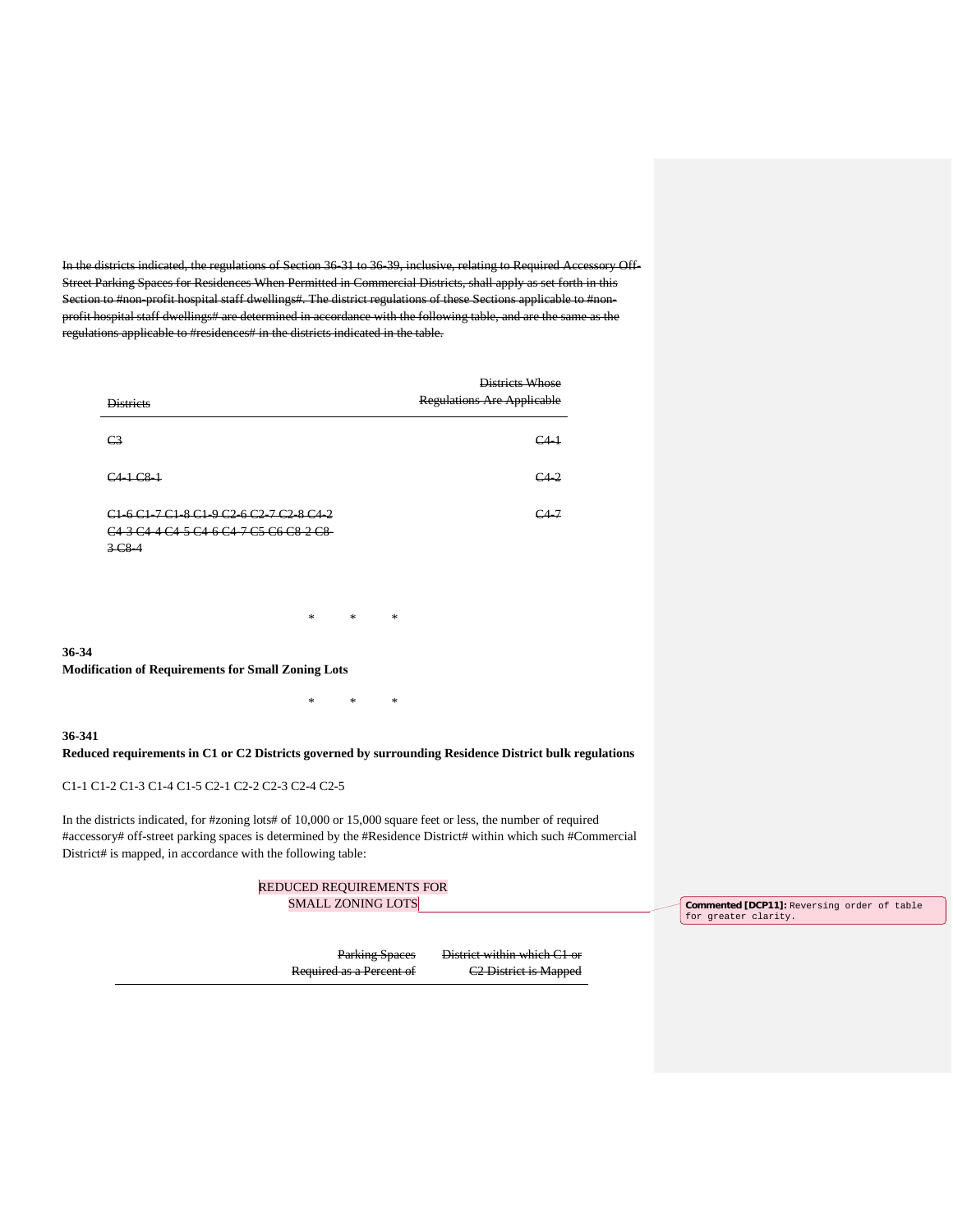|                              | <b>Total #Dwelling Units#</b> |                                                 |
|------------------------------|-------------------------------|-------------------------------------------------|
| #Lot Area#                   |                               |                                                 |
| 10,000 square feet or less   | 50                            | $R6 R71* R7R$                                   |
|                              | 30                            | <b>R7-1 R7A R7D R7X</b>                         |
| 10,001 to 15,000 square feet | 30                            | $R7-2$                                          |
|                              | 20                            | R <sub>8**</sub> R <sub>9</sub> R <sub>10</sub> |
|                              |                               |                                                 |
|                              |                               |                                                 |
|                              | District within which C1      | Parking Spaces Required as a                    |
| #Lot Area#                   | or C2 District is Mapped      | Percent of Total #Dwelling<br>Units#            |
| $10,000$ square feet or less | R6 R7-1 <sup>1</sup> R7B      | 50                                              |
|                              | R7-1 R7A R7D R7X              | 30                                              |
| 10,001 to 15,000 square feet | $R7-2$                        | 30                                              |

-------

- <sup>1</sup> In C1 or C2 Districts mapped within R7-1 Districts within #lower density growth management areas# in Community District 10, Borough of the Bronx
- <sup>2</sup> In R8B Districts, the parking requirements may not be reduced

#### **36-342**

## **Reduced requirements in other C1 or C2 Districts or in C4, C5 or C6 Districts**

C1-6 C1-7 C1-8 C1-9 C2-6 C2-7 C2-8 C4-2 C4-3 C4-4 C4-5 C4-6 C4-7 C5 C6

In the districts indicated, for #zoning lots# of 10,000 or 15,000 square feet or less, the number of required #accessory# off-street parking spaces is as set forth in the following table:

REDUCED REQUIREMENTS FOR SMALL ZONING LOTS

SMALL ZONING LOTS **Commented [DCP12]:** Reversing order of table for greater clarity.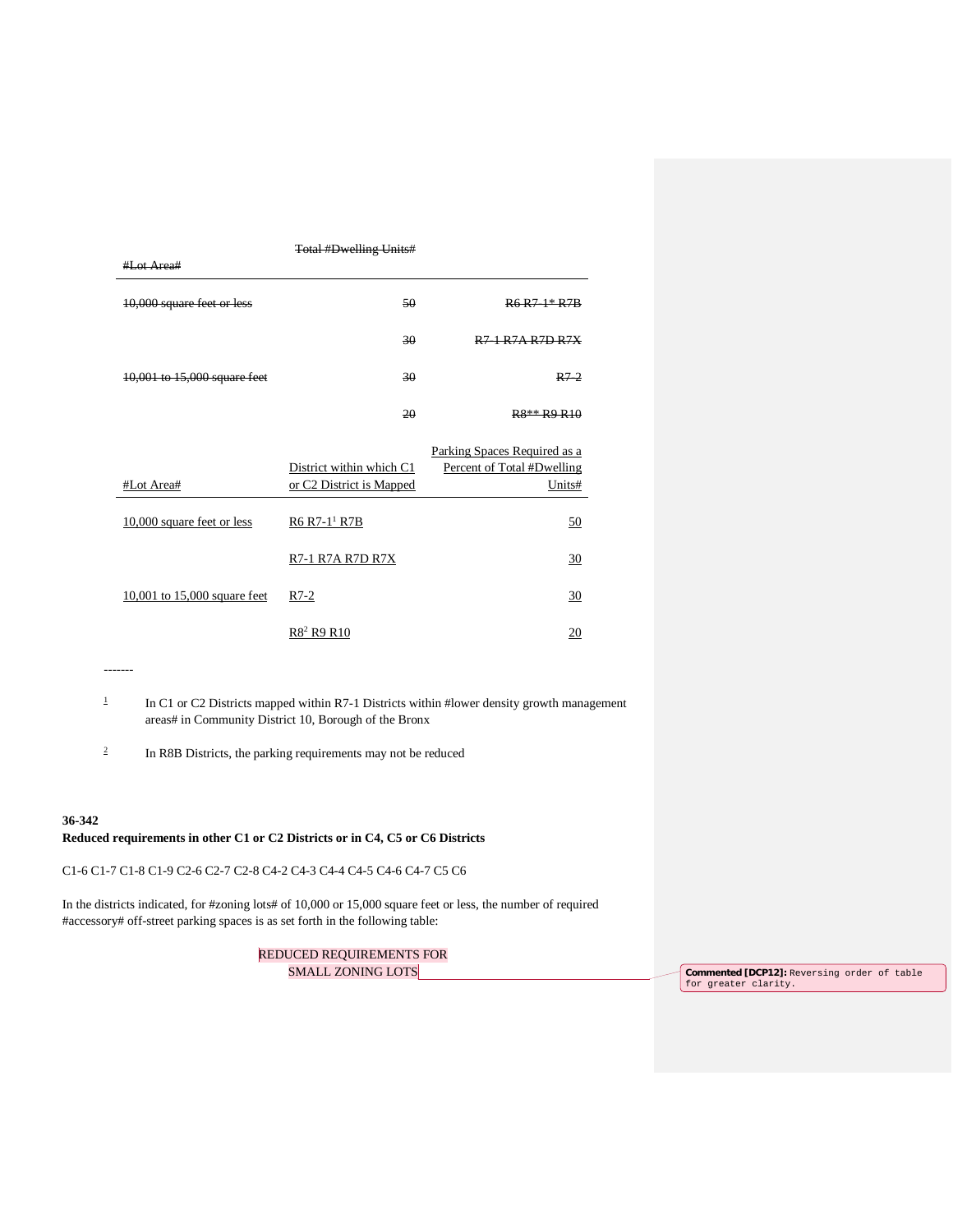|                                 | <b>Parking Spaces</b>                                                                    |    |                                                                                                                                                                                                                                                                                        |  |
|---------------------------------|------------------------------------------------------------------------------------------|----|----------------------------------------------------------------------------------------------------------------------------------------------------------------------------------------------------------------------------------------------------------------------------------------|--|
|                                 | Required as a Percent of                                                                 |    |                                                                                                                                                                                                                                                                                        |  |
| #Lot Area#                      | <b>Total #Dwelling Units#</b>                                                            |    | <b>District</b>                                                                                                                                                                                                                                                                        |  |
| 10,000 square feet or less      |                                                                                          | 50 | C42C43                                                                                                                                                                                                                                                                                 |  |
| 10,001 to 15,000 square feet    |                                                                                          | 30 | C16C26C44C45<br>$C6-1$                                                                                                                                                                                                                                                                 |  |
|                                 |                                                                                          | 20 | C <sub>1</sub> 7 C <sub>1</sub> 8 C <sub>1</sub> 9 C <sub>2</sub> 7<br>C <sub>2</sub> 8 C <sub>4</sub> 6 C <sub>4</sub> 7 C <sub>5</sub><br>C <sub>6</sub> 2 C <sub>6</sub> 3 C <sub>6</sub> 4 C <sub>6</sub> 5<br>C <sub>6</sub> 6 C <sub>6</sub> 7 C <sub>6</sub> 8 C <sub>6</sub> 9 |  |
| #Lot Area#                      | District                                                                                 |    | Parking Spaces Required as a<br>Percent of Total #Dwelling<br>Units#                                                                                                                                                                                                                   |  |
| 10,000 square feet<br>or less   | C <sub>4</sub> -2 C <sub>4</sub> -3                                                      |    | 50                                                                                                                                                                                                                                                                                     |  |
| 10,001 to 15,000<br>square feet | C1-6 C2-6 C4-4 C4-5 C6-1                                                                 |    | 30                                                                                                                                                                                                                                                                                     |  |
|                                 | C1-7 C1-8 C1-9 C2-7 C2-8<br>C4-6 C4-7 C5 C6-2 C6-3<br>C6-4 C6-5 C6-6 C6-7 C6-8<br>$C6-9$ |    | 20                                                                                                                                                                                                                                                                                     |  |

**36-35**

**Modification of Requirements for Income-Restricted Housing Units or Affordable Independent Residences for Seniors Public Housing or Non-profit Residences for the Elderly**

\* \* \*

#### C1 C2 C3 C4 C5 C6

In the districts indicated, the number of required #accessory# off-street parking spaces is as set forth in Section

**Commented [DCP13]:** Revising provisions to reflect modifications to parking regulations for income-restricted housing units and affordable independent residences for seniors in Section 25-25.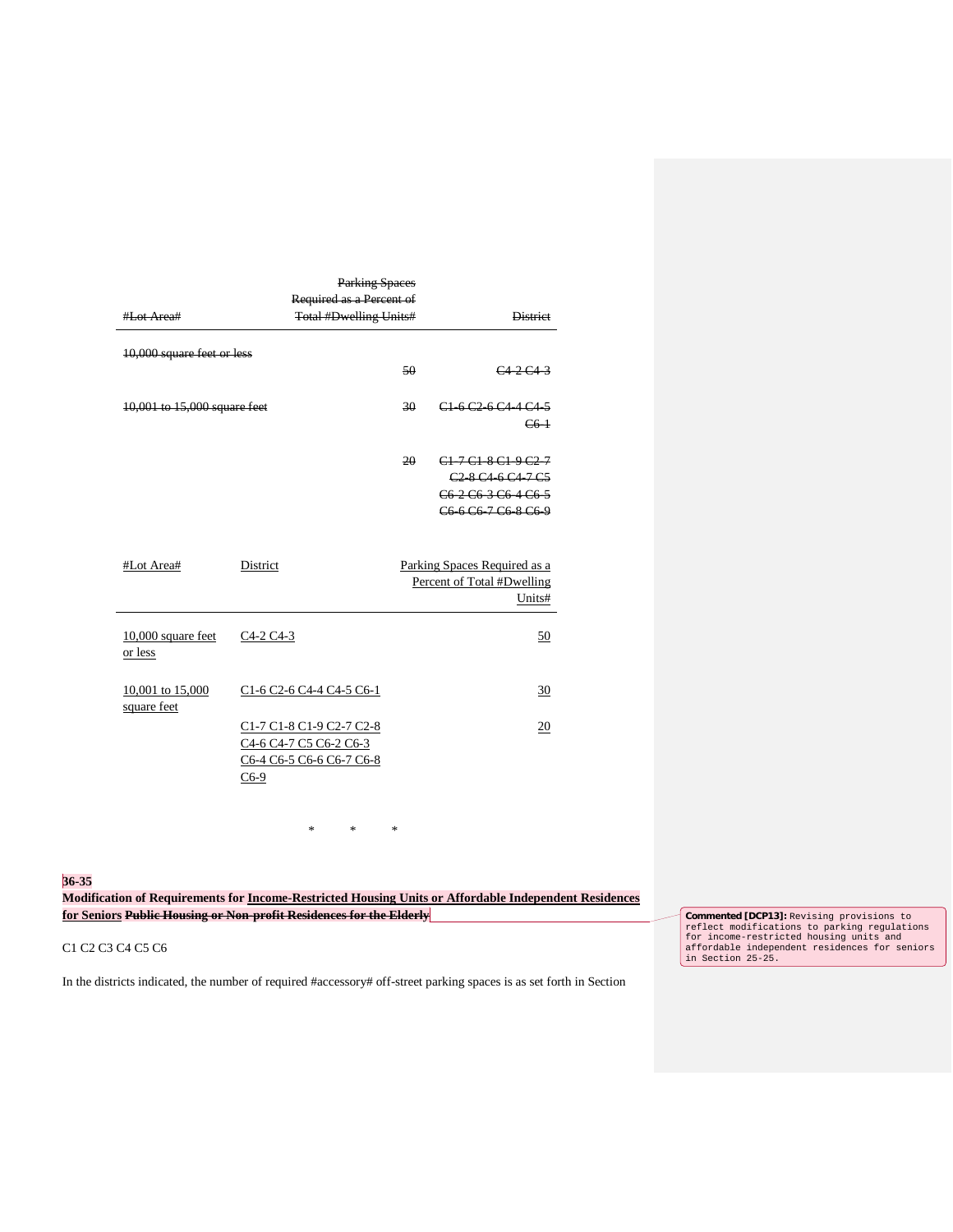25-25 (Modifications of Requirements for Income-Restricted Housing Units or Affordable Independent Residences for Seniors Public, Publicly-Assisted and Government Assisted Housing or for Non-profit Residences for the Elderly) for the applicable #Residence District#, as determined in accordance with Section 35-22 or 35-23. For the purpose of determining the number of required #accessory# off-street parking spaces for such #residences# in C4-4, C4-5 and C6-1 Districts, the regulations of an R7B District shall apply, except that for assisted housing projects in #Quality Housing buildings# in such districts, the number of required #accessory# off-street parking spaces for such #residences# shall be in accordance with an R7A District. For C1-6 and C2-6 Districts, the number of required #accessory# off-street parking spaces for such #residences# shall be in accordance with an R7-2 District.

## **36-36 Waiver of Requirements for Small Number of Spaces**

#### C1 C2 C4-2 C4-3 C4-4 C4-5 C4-6 C4-7 C5 C6

In the districts indicated, the requirements set forth in Section 36-31 (General Provisions) shall be subject to the waiver provisions of this Section, except that the waiver provisions shall not apply to #non-profit residences for the elderly#.

\* \* \*

# **36-362 In other C1 or C2 Districts or in C4, C5 or C6 Districts**

#### C1-6 C1-7 C1-8 C1-9 C2-6 C2-7 C2-8 C4-2 C4-3 C4-4 C4-5 C4-6 C4-7 C5 C6

In the districts indicated, the requirements set forth in Section 36-31 (General Provisions) shall be waived if the required number of #accessory# off-street parking spaces resulting from the application of such requirements is no greater than the maximum number as set forth in the following table:

| <b>Maximum Number of Spaces</b><br>Waived | Distriate                                                                                                                                          |
|-------------------------------------------|----------------------------------------------------------------------------------------------------------------------------------------------------|
|                                           | $C_{42}C_{43}$                                                                                                                                     |
| 15                                        | <del>C1-6 C1-7 C1-8 C1-9 C2-6 C2-7 C2-8</del><br>C <sub>4</sub> 4 C <sub>4</sub> 5 C <sub>4</sub> 6 C <sub>4</sub> 7 C <sub>5</sub> C <sub>6</sub> |

**Commented [DCP14]:** Updating provision to allow waiver of parking spaces for "affordable independent residences for seniors" with a small number of required parking spaces. Given there are no parking proposed parking requirements in the Transit Zone for this use, applicability is limited to areas outside the Transit Zone.

**Commented [DCP15]:** Reversing order of table for greater clarity.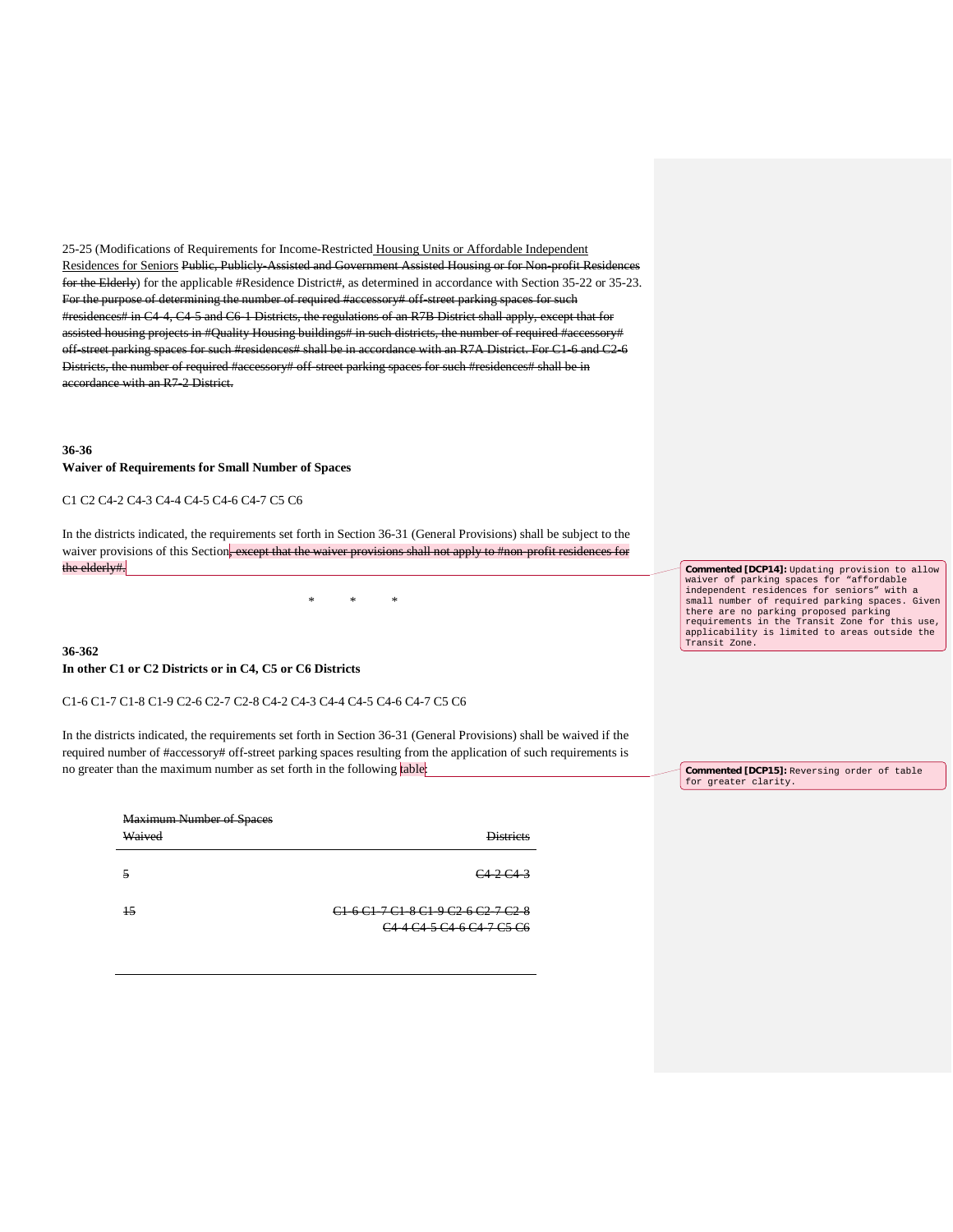| <b>Districts</b>                                                                                                                                           | Maximum Number of Spaces |
|------------------------------------------------------------------------------------------------------------------------------------------------------------|--------------------------|
|                                                                                                                                                            | Waived                   |
| $C4-2 C4-3$                                                                                                                                                |                          |
| C <sub>1</sub> -6 C <sub>1</sub> -7 C <sub>1</sub> -8 C <sub>1</sub> -9 C <sub>2</sub> -6 C <sub>2</sub> -7 C <sub>2</sub> -8<br>C4-4 C4-5 C4-6 C4-7 C5 C6 | 15                       |

**36-40 RESTRICTIONS ON LOCATION AND USE OF ACCESSORY OFF-STREET PARKING SPACES**

\* \* \*

\* \* \*

**36-42 Off-Site Spaces for Residences**

\* \* \* **36-421 Maximum distance from zoning lot**

C1 C2 C3 C4 C5 C6

In the districts indicated, all such spaces shall not be further than the distance set forth in the following table from the nearest boundary of the #zoning lot# occupied by the #residences# to which they are #accessory#.

| Maximum Distance from the #Zoning<br>Lot# | <b>District</b>                                                                                                                                                                                                                                                                                    | Commented [DCP16]: Reversing order of table<br>for greater clarity. |
|-------------------------------------------|----------------------------------------------------------------------------------------------------------------------------------------------------------------------------------------------------------------------------------------------------------------------------------------------------|---------------------------------------------------------------------|
| $600$ feet                                | C1.2C1.3C2.1C2.2C3.2C4<br>$\sim$ $\sim$ $\sim$<br>$1 \times 2 \times 3$                                                                                                                                                                                                                            |                                                                     |
| $1,000$ feet                              | C <sub>1</sub> 4 C <sub>1</sub> 5 C <sub>1</sub> 6 C <sub>1</sub> 7 C <sub>1</sub> 8 C <sub>1</sub> 9 C <sub>2</sub> 4<br>C <sub>2</sub> 5 C <sub>2</sub> 6 C <sub>2</sub> 7 C <sub>2</sub> 8 C <sub>4</sub> 4 C <sub>4</sub> 5 C <sub>4</sub> 6<br>C <sub>4</sub> 7 C <sub>5</sub> C <sub>6</sub> |                                                                     |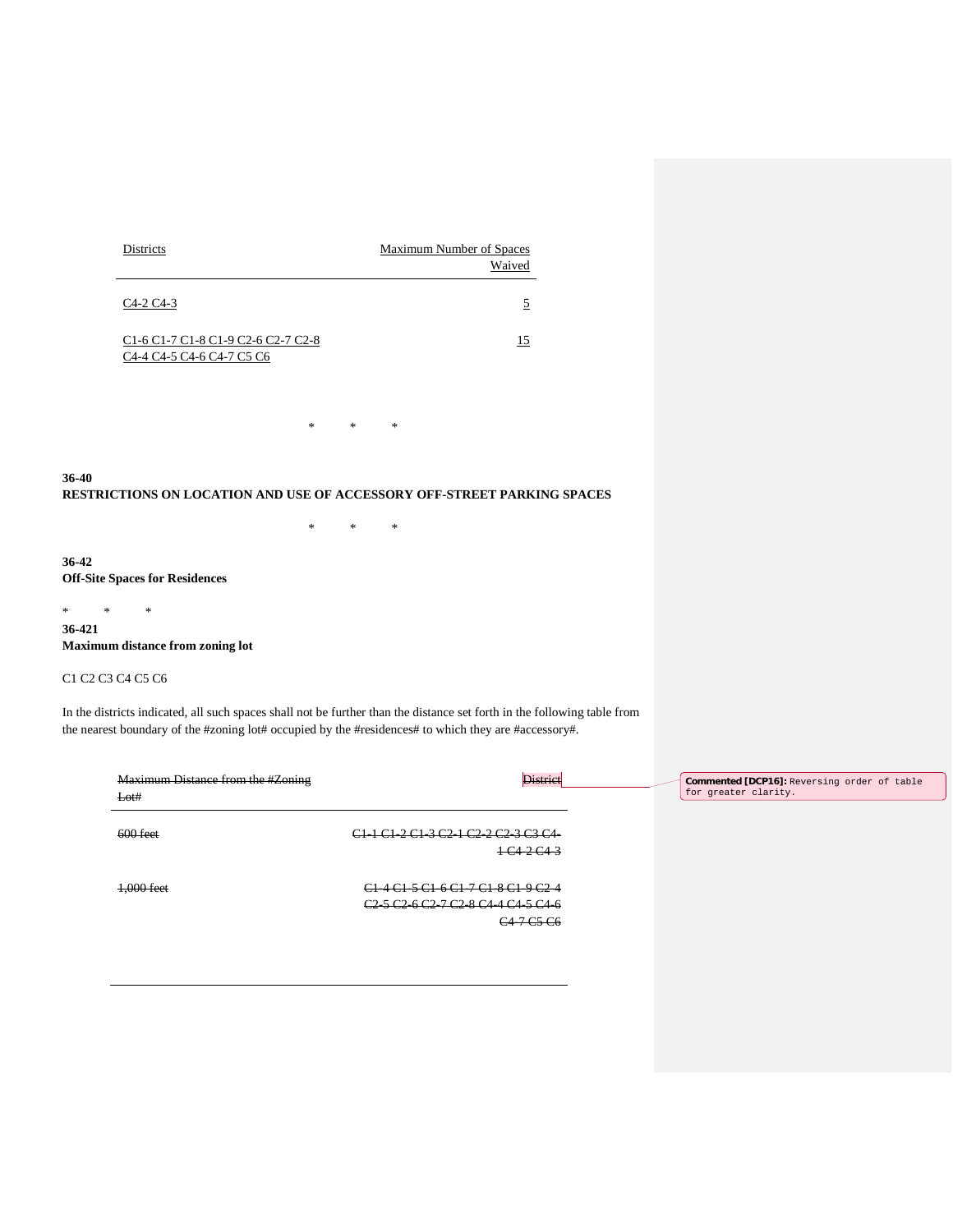|       | District                                                                                                                                                                                               |        |        |        | Maximum Distance from the | #Zoning Lot# |
|-------|--------------------------------------------------------------------------------------------------------------------------------------------------------------------------------------------------------|--------|--------|--------|---------------------------|--------------|
|       | C1-1 C1-2 C1-3 C2-1 C2-2 C2-3 C3 C4-1 C4-<br>$2C4-3$                                                                                                                                                   |        |        |        |                           | 600 feet     |
|       | C1-4 C1-5 C1-6 C1-7 C1-8 C1-9 C2-4 C2-5<br>C <sub>2</sub> -6 C <sub>2</sub> -7 C <sub>2</sub> -8 C <sub>4</sub> -4 C <sub>4</sub> -5 C <sub>4</sub> -6 C <sub>4</sub> -7 C <sub>5</sub> C <sub>6</sub> |        |        |        |                           | 1,000 feet   |
|       |                                                                                                                                                                                                        | *      | $\ast$ | $\ast$ |                           |              |
|       | <b>OFF-STREET LOADING REGULATIONS</b>                                                                                                                                                                  |        |        |        |                           |              |
|       |                                                                                                                                                                                                        | *      | $\ast$ | $\ast$ |                           |              |
| 36-70 | <b>BICYCLE PARKING</b>                                                                                                                                                                                 |        |        |        |                           |              |
|       |                                                                                                                                                                                                        | $\ast$ | $\ast$ | $\ast$ |                           |              |

**36-71 Required Bicycle Parking Spaces**

# **36-711 Enclosed bicycle parking spaces**

## C1 C2 C3 C4 C5 C6 C7 C8

In all districts, as indicated, enclosed #accessory# bicycle parking spaces shall be provided for at least that amount specified for the applicable #use# set forth in the table in this Section.

For the purposes of calculating the number of required bicycle parking spaces, any fraction of a space 50 percent or greater shall be counted as an additional space. For #residences#, the #accessory# bicycle parking requirement shall be calculated separately for separate #buildings# or #building segments#.

Where any #building# or #zoning lot# contains two or more #uses# having different bicycle parking requirements as set forth in the table, the bicycle parking requirements for each type of #use# shall apply to the extent of that #use#.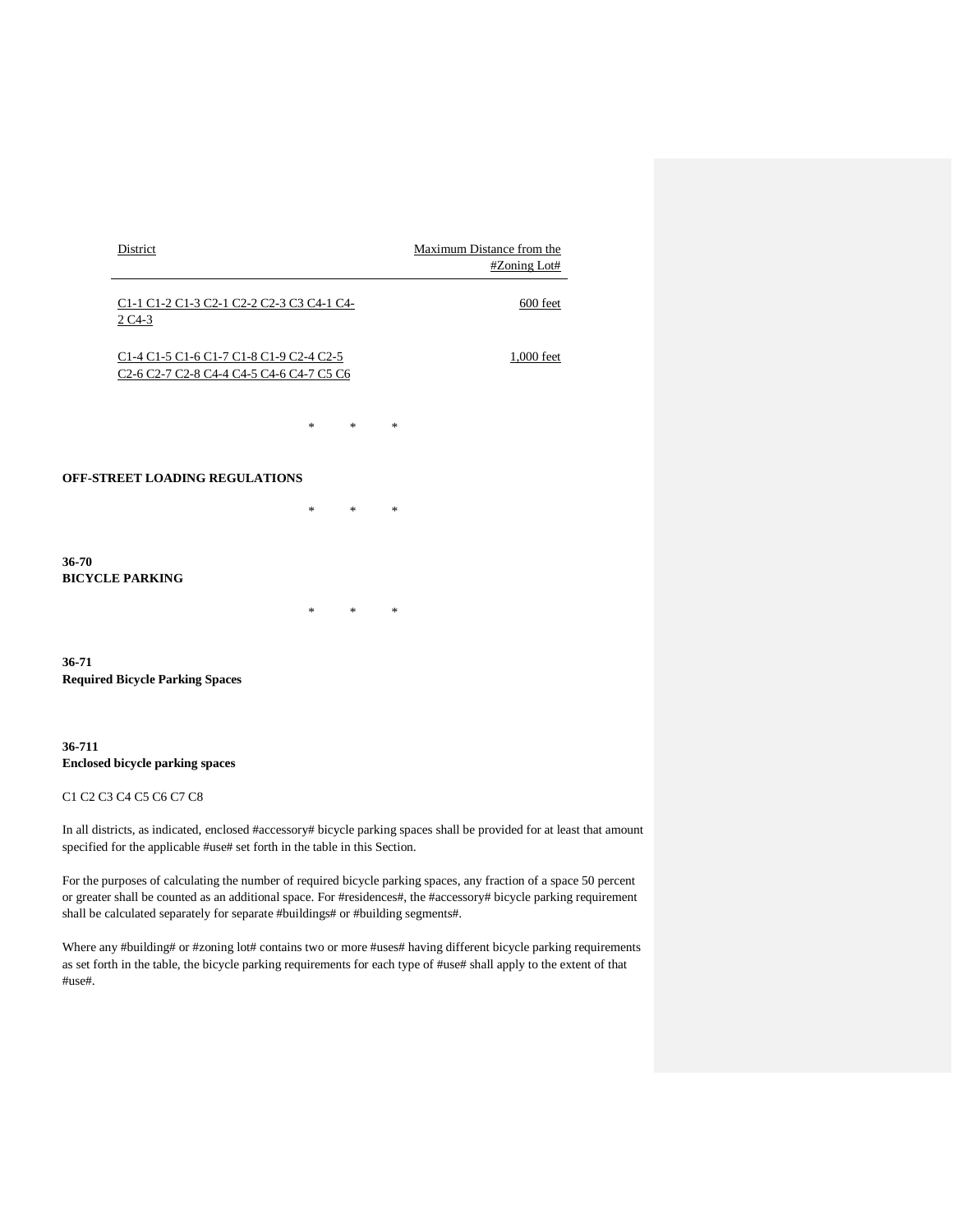Where an enclosed #accessory group parking facility# is provided, the required number of bicycle parking spaces for the #use# to which such facility is #accessory# shall be the amount set forth for such #use# in the table, or one for every 10 automobile parking spaces that are enclosed within a #building or other structure# or located on the roof of a #building#, whichever will require a greater number of bicycle parking spaces.

## REQUIRED BICYCLE PARKING SPACES FOR RESIDENTIAL, COMMUNITY FACILITY OR COMMERCIAL USES

|                      | <b>Bicycle Parking Spaces</b><br>Required in Relation to |
|----------------------|----------------------------------------------------------|
| Type of #Use#        | Specified Unit of Measurement                            |
| FOR RESIDENTIAL USES |                                                          |
| Use Group 1          | None required                                            |
| Use Group 2          | 1 per 2 #dwelling units#                                 |
|                      |                                                          |

#Affordable Independent Residences for Seniors# #Non profit residences for the elderly# or #dwelling units# for the elderly as specified in Section 36-35(d)

1 per 10,000 square feet of #floor area#

**Commented [DCP17]:** Updating term.

\* \* \*

**36-75 Floor Area Exemption**

C1 C2 C3 C4 C5 C6 C7 C8

In all districts, as indicated, space provided for enclosed #accessory# bicycle parking spaces pursuant to the standards of this Section shall be excluded from the calculation of #floor area#, provided that:

(a) the space excluded from #floor area# does not exceed an amount equal to 15 square feet multiplied by the number of required spaces or, if spaces are waived pursuant to paragraphs (a), (b), (c) or (d) of Section 36-711 (Enclosed bicycle parking spaces), the number that would have been required but for the waiver